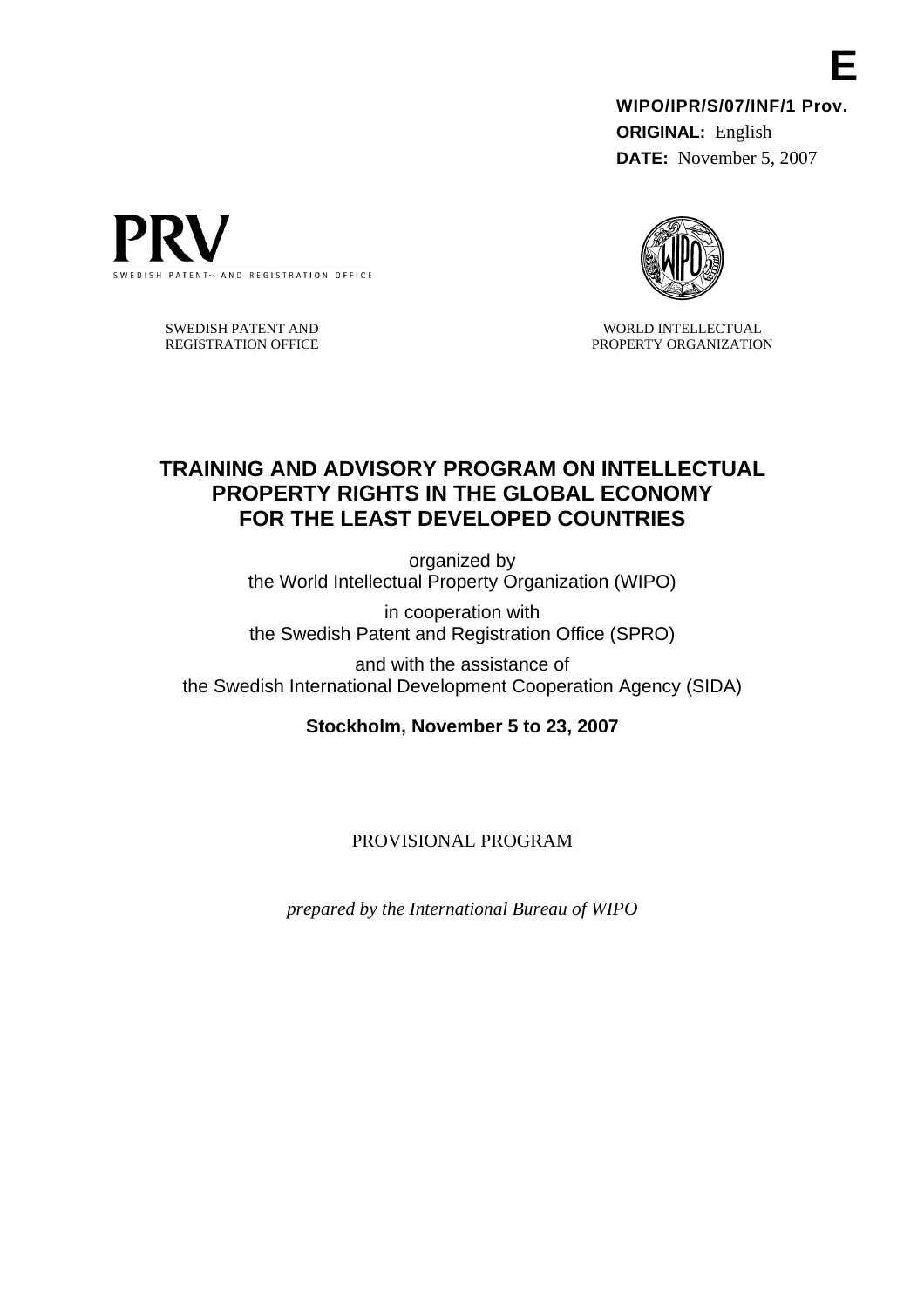#### Monday, November 5, 2007

Welcome addresses by:

Mr. Lars Björklund, Deputy Director General, Swedish Patent and Registration Office (SPRO), Stockholm

Mr. Kifle Shenkoru, Acting Director, Division for Least Developed Countries, World Intellectual Property Organization, (WIPO), Geneva

| $9.45 - 10.30$  | Topic 01             | Administrative Matters; Introduction to the Program                                                                                                                              |
|-----------------|----------------------|----------------------------------------------------------------------------------------------------------------------------------------------------------------------------------|
| $10.30 - 10.45$ | <b>Coffee Break</b>  |                                                                                                                                                                                  |
| $10.45 - 11.30$ | Topic 01<br>(cont'd) | Administrative Matters; Introduction to the Program                                                                                                                              |
| $11.30 - 12.15$ |                      | Presentation of the Participants                                                                                                                                                 |
| $12.15 - 13.00$ | Topic 02             | The Swedish Patent and Registration Office (SPRO) its Tasks<br>and Organisation                                                                                                  |
|                 | Speaker:             | Mr. Bo Hallgren, Director, International Cooperation, Swedish<br>Patent and Registration Office (SPRO), Stockholm                                                                |
| $13.00 - 14.00$ | Lunch Break          |                                                                                                                                                                                  |
| $14.00 - 14.45$ | Topic 03             | The Swedish International Development Cooperation Agency<br>(SIDA) and its Activities                                                                                            |
|                 | Speaker:             | Ms. Elisabeth Löfvander, Program Manager, Swedish<br>International Development Cooperation Agency (SIDA),<br>Stockholm                                                           |
| $14.45 - 15.30$ | Topic 04             | WIPO: An Introduction                                                                                                                                                            |
|                 | Speaker:             | Mr. Kifle Shenkoru                                                                                                                                                               |
| $15.30 - 15.45$ | <b>Coffee Break</b>  |                                                                                                                                                                                  |
| $15.45 - 16.30$ | Topic 05             | Intellectual Property and Development; an Introduction to the<br>Copyright and Industrial Property Systems, Its Rationale and Its<br>Effectiveness as a Tool for Economic Growth |
|                 | Speaker:             | Mr. Henry Olsson, Special Government Advisor, Ministry of<br>Justice, Stockholm                                                                                                  |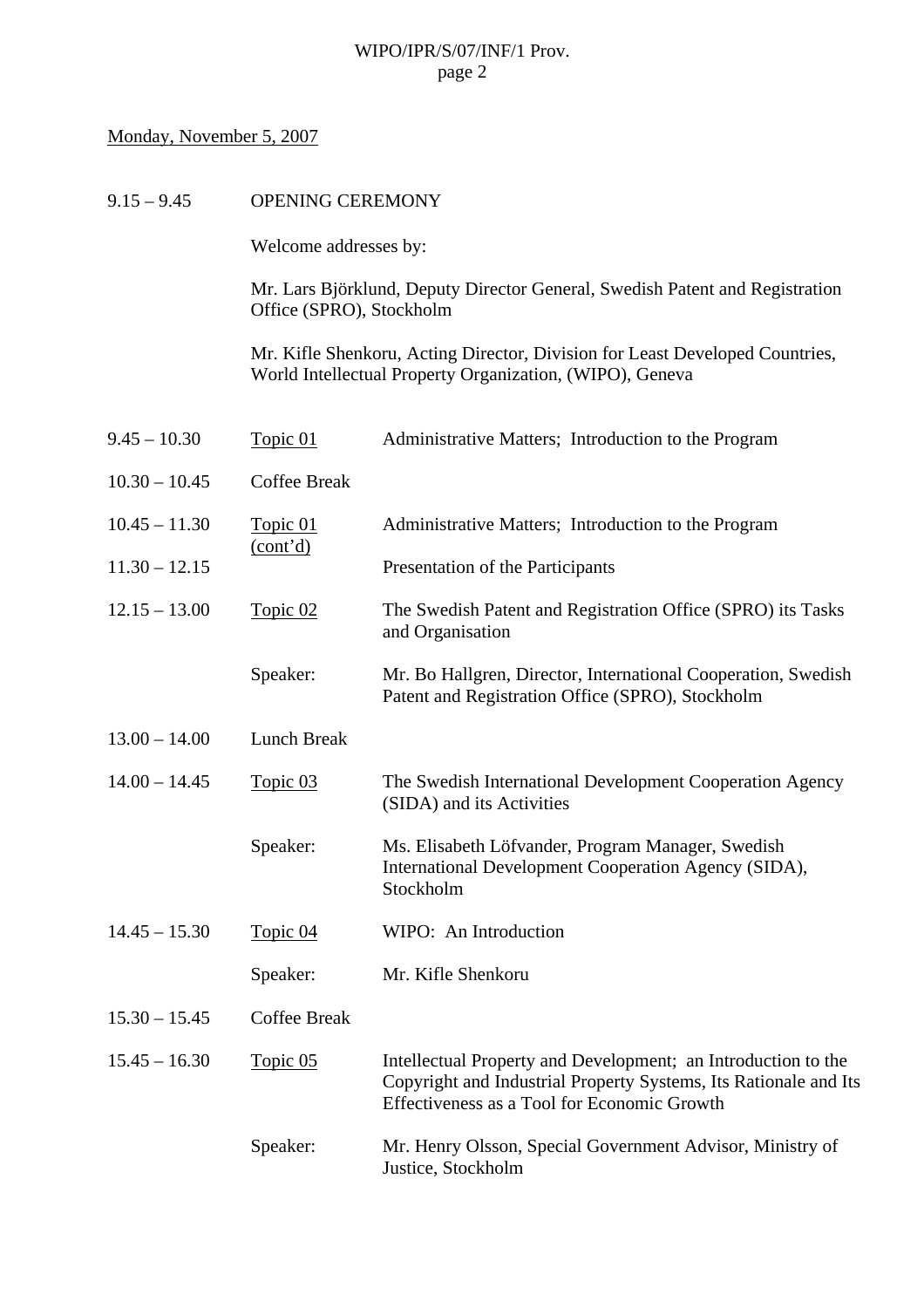# Tuesday, November 6, 2007

| $9.00 - 9.45$   | Topic 06             | The Use of Intellectual Property Rights for Economic Growth<br>and Development                                                                                                          |
|-----------------|----------------------|-----------------------------------------------------------------------------------------------------------------------------------------------------------------------------------------|
|                 | Speaker:             | Mr. Kifle Shenkoru                                                                                                                                                                      |
| $9.45 - 10.30$  | Topic 07             | The International Trading System: General Aspects and the<br>World Trade Organization (WTO); The Role of the National<br>Board of Trade; Open Trade Gate; WTO and Dispute<br>Settlement |
|                 | Speaker:             | Mrs. Agnès Courades Allebeck, Senior Adviser, National<br>Board of Trade, Sweden                                                                                                        |
| $10.30 - 10.45$ | <b>Coffee Break</b>  |                                                                                                                                                                                         |
| $10.45 - 12.15$ | Topic 08             | The Agreement on Trade Related Aspects of Intellectual<br>Property Rights (TRIPS)                                                                                                       |
|                 | Speaker:             | Mrs. Emilie Anér, Senior Adviser, National Board of Trade,<br>Sweden                                                                                                                    |
| $12.15 - 13.00$ | Topic 09             | The Swedish Patent and Registration Office's Service to<br>Industry, Inventors and Attorneys                                                                                            |
|                 | Speaker:             | Mr. Göran Toll                                                                                                                                                                          |
| $13.00 - 14.00$ | Lunch Break          |                                                                                                                                                                                         |
| $14.00 - 15.30$ | Topic 10             | Presentation of Sweden and the Swedes                                                                                                                                                   |
|                 | Speaker:             | Ms. Eva Jönsson                                                                                                                                                                         |
| $15.30 - 15.45$ | <b>Coffee Break</b>  |                                                                                                                                                                                         |
| $15.45 - 16.15$ | Topic 10<br>(cont'd) | Cont'd Presentation of Sweden and the Swedes                                                                                                                                            |
| $16.15 - 16.45$ | Topic 11             | Integrating Intellectual Property into National Development<br>Policy                                                                                                                   |
|                 | Speaker:             | Mr. Kifle Shenkoru                                                                                                                                                                      |
| $16.45 - 17.30$ | Topic 12             | PC-Program an Introduction and Choice of Training                                                                                                                                       |
|                 | Speakers:            | Mr. Erik Miliander, SPRO<br>Mr. Bo Hallgren                                                                                                                                             |
| 17.30           |                      | WIPO Reception in "Plenisalen"                                                                                                                                                          |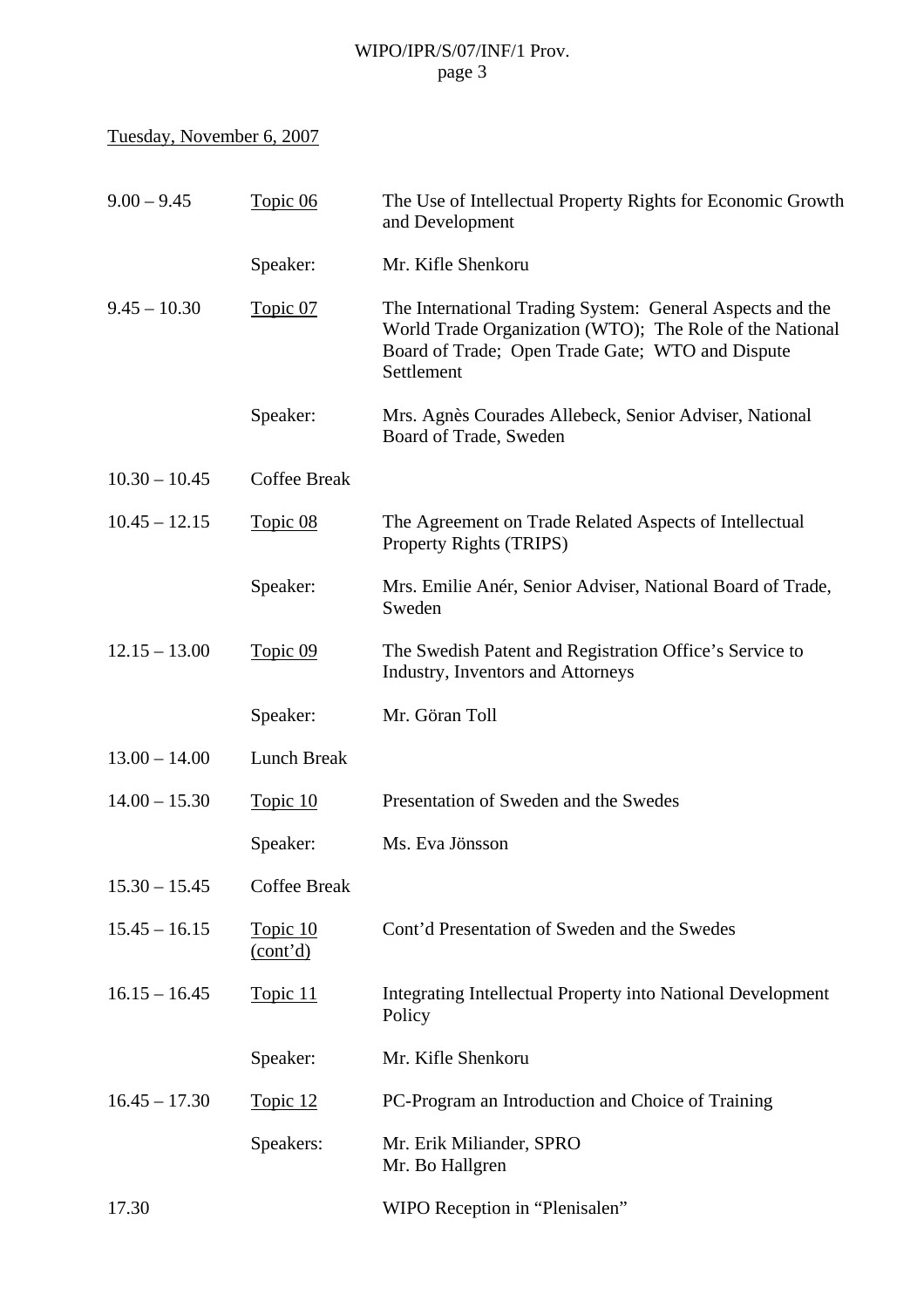# Wednesday, November 7, 2007

| Topic 13            | The Development Agenda                                                                                                        |
|---------------------|-------------------------------------------------------------------------------------------------------------------------------|
| Speaker:            | Mr. Henry Olsson                                                                                                              |
| <b>Coffee Break</b> |                                                                                                                               |
| Topic 14            | <b>Intellectual Property and Public Policy Issues</b>                                                                         |
| Speaker:            | Mr. Henry Olsson                                                                                                              |
| Topic 15            | The WIPO Intergovernmental Committee on Intellectual<br>Property and Genetic Resources, Traditional Knowledge and<br>Folklore |
| Speaker:            | Mr. Henry Olsson                                                                                                              |
| Topic 16            | The Situation of Traditional Cultural Expressions in Certain<br><b>LDCs</b>                                                   |
| Speaker:            | Mr. Kifle Shenkoru                                                                                                            |
| <b>Lunch Break</b>  |                                                                                                                               |
|                     | Sightseeing tour<br>Mr. Bo Hallgren<br>Mr. Ulf Jansson, Director, Industrial Property Division, SPRO,<br>Stockholm            |
|                     |                                                                                                                               |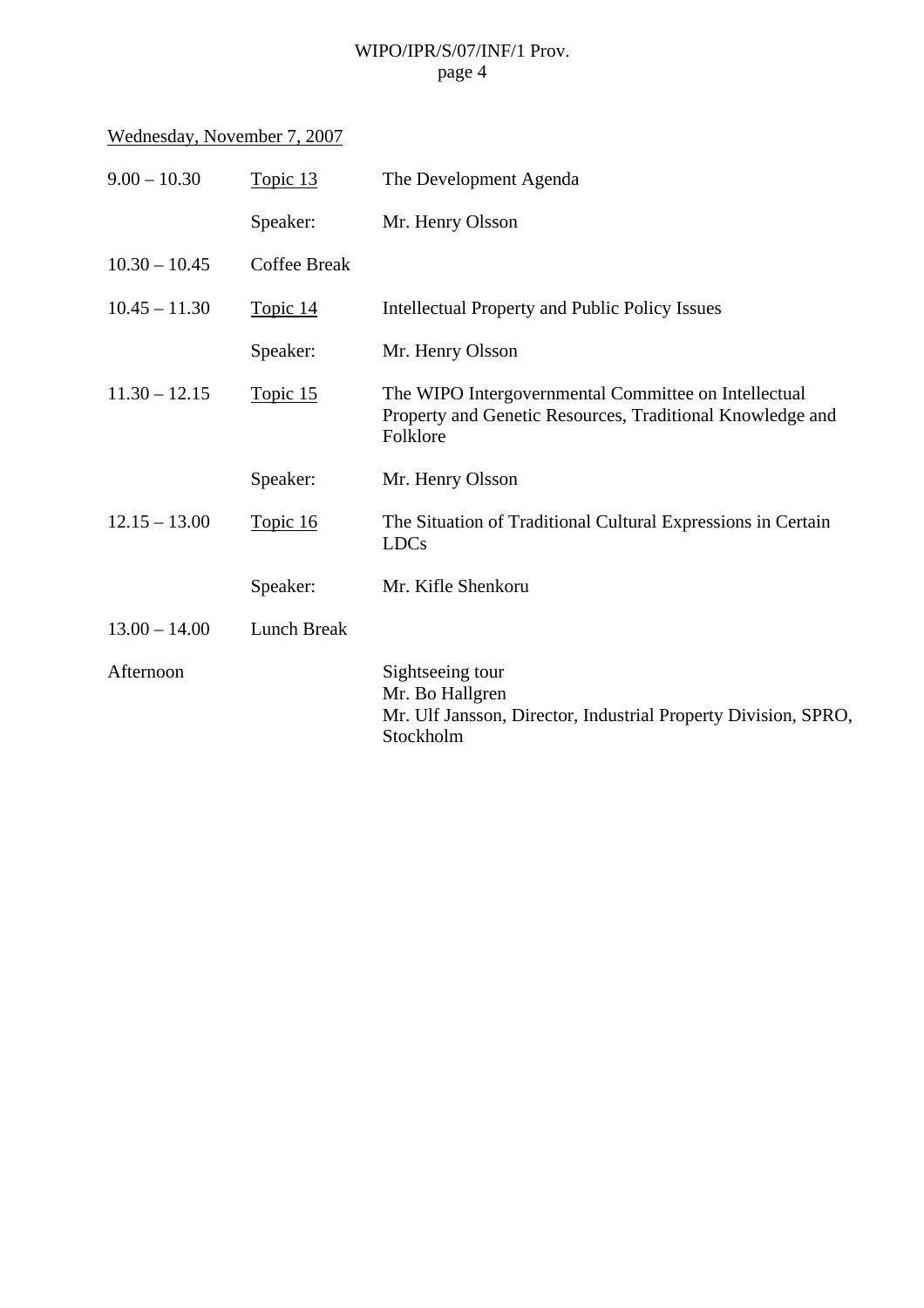# Thursday, November 8, 2007

| $9.00 - 10.30$  | Topic 17            | <b>Copyright and Database Protection</b>                                            |
|-----------------|---------------------|-------------------------------------------------------------------------------------|
|                 | Speaker:            | Mr. Henry Olsson                                                                    |
| $10.30 - 10.45$ | <b>Coffee Break</b> |                                                                                     |
| $10.45 - 11.30$ | Topic 18            | <b>Enforcement of Intellectual Property Rights</b>                                  |
|                 | Speaker:            | Mr. Henry Olsson                                                                    |
| $11.30 - 12.15$ | Topic 19            | Enforcement Provisions in the TRIPS Agreement                                       |
|                 | Speaker:            | Mr. Henry Olsson                                                                    |
| $12.15 - 13.00$ | Topic 20            | Case study on International Negotiations: Defending the<br><b>National Interest</b> |
|                 | Speaker:            | Mr. Henry Olsson                                                                    |
| $13.00 - 14.00$ | Lunch Break         |                                                                                     |
| $14.00 - 14.45$ | Topic 21            | The Copyright System in Sweden: The Copyright Act                                   |
|                 | Speaker:            | Mr. Henry Olsson                                                                    |
| $14.45 - 15.30$ | Topic 22            | Copyright Protection at the Regional Level: Case Study of the<br>European Union     |
|                 | Speaker:            | Mr. Henry Olsson                                                                    |
| $15.30 - 15.45$ | <b>Coffee Break</b> |                                                                                     |
| $15.45 - 16.30$ | Topic 23            | The Global Patent System - Legal Aspects and Developments                           |
|                 | Speaker:            | Mr. Carl Josefsson, Deputy Director, Ministry of justice,<br>Stockholm              |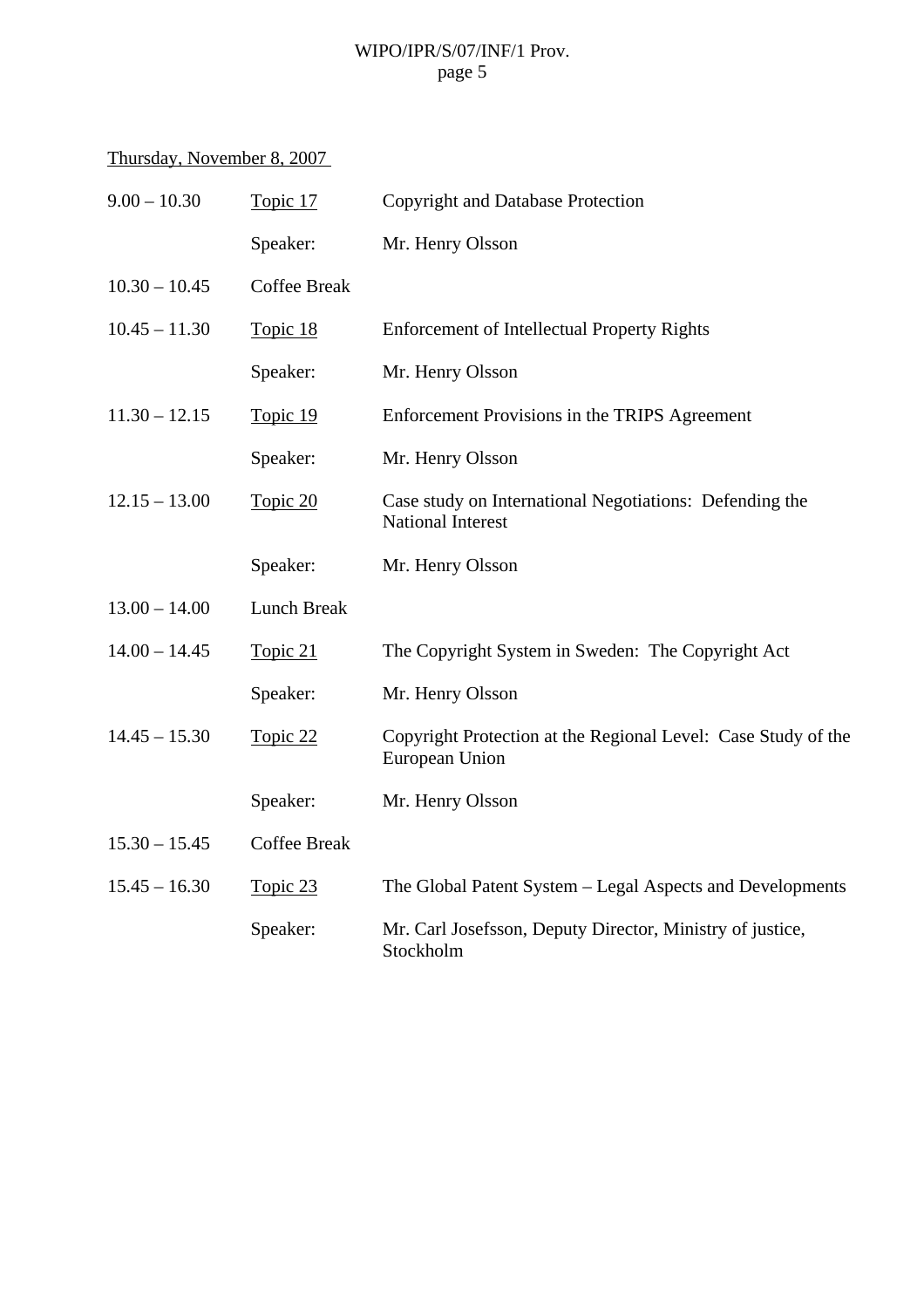Friday, November 9, 2007

| $9.00 - 16.30$            | Topic 24            | <b>Country Reports and Projects</b>                                                                                                                        |
|---------------------------|---------------------|------------------------------------------------------------------------------------------------------------------------------------------------------------|
|                           | Moderators:         | Mr. Bo Hallgren<br>Mr. Henry Olsson<br>Mr. Ulf Jansson                                                                                                     |
| Monday, November 12, 2007 |                     |                                                                                                                                                            |
| $9.00 - 10.30$            | Topic 25            | Management of Copyright and Related Rights: Issues relating<br>to Individual and Collective management                                                     |
|                           | Speaker:            | Mrs. Tarja Koskinen Olsson                                                                                                                                 |
| $10.30 - 10.45$           | <b>Coffee Break</b> |                                                                                                                                                            |
| $10.45 - 11.30$           | Topic 26            | Management of Copyright and Related Rights: Global,<br>Organizational, Legal and Administrative Issues Collective<br>Management in the Digital Environment |
|                           | Speaker:            | Mrs. Tarja Koskinen Olsson                                                                                                                                 |
| $11.30 - 13.00$           | <u>Topic 27</u>     | Roundtable Discussion: Collective Management Societies in<br><b>Developing Countries</b>                                                                   |
|                           | Moderator:          | Mrs. Tarja Koskinen Olsson                                                                                                                                 |
| $13.00 - 14.00$           | Lunch Break         |                                                                                                                                                            |
| $14.00 - 14.45$           | Topic 27            | Roundtable Discussion: Collective Management Societies in<br><b>Developing Countries</b>                                                                   |
|                           | Moderator:          | Mrs. Tarja Koskinen Olsson                                                                                                                                 |
| $14.45 - 15.30$           | Topic 28            | Introduction to Swedish Copyright Organizations. Their Roles<br>and Interrelations                                                                         |
|                           | Speaker:            | Mrs. Tarja Koskinen Olsson                                                                                                                                 |
| $15.30 - 15.45$           | <b>Coffee Break</b> |                                                                                                                                                            |
| $15.45 - 16.30$           | Topic 29            | Copyright and E-commerce                                                                                                                                   |
|                           | Speaker:            | Mrs. Tarja Koskinen Olsson                                                                                                                                 |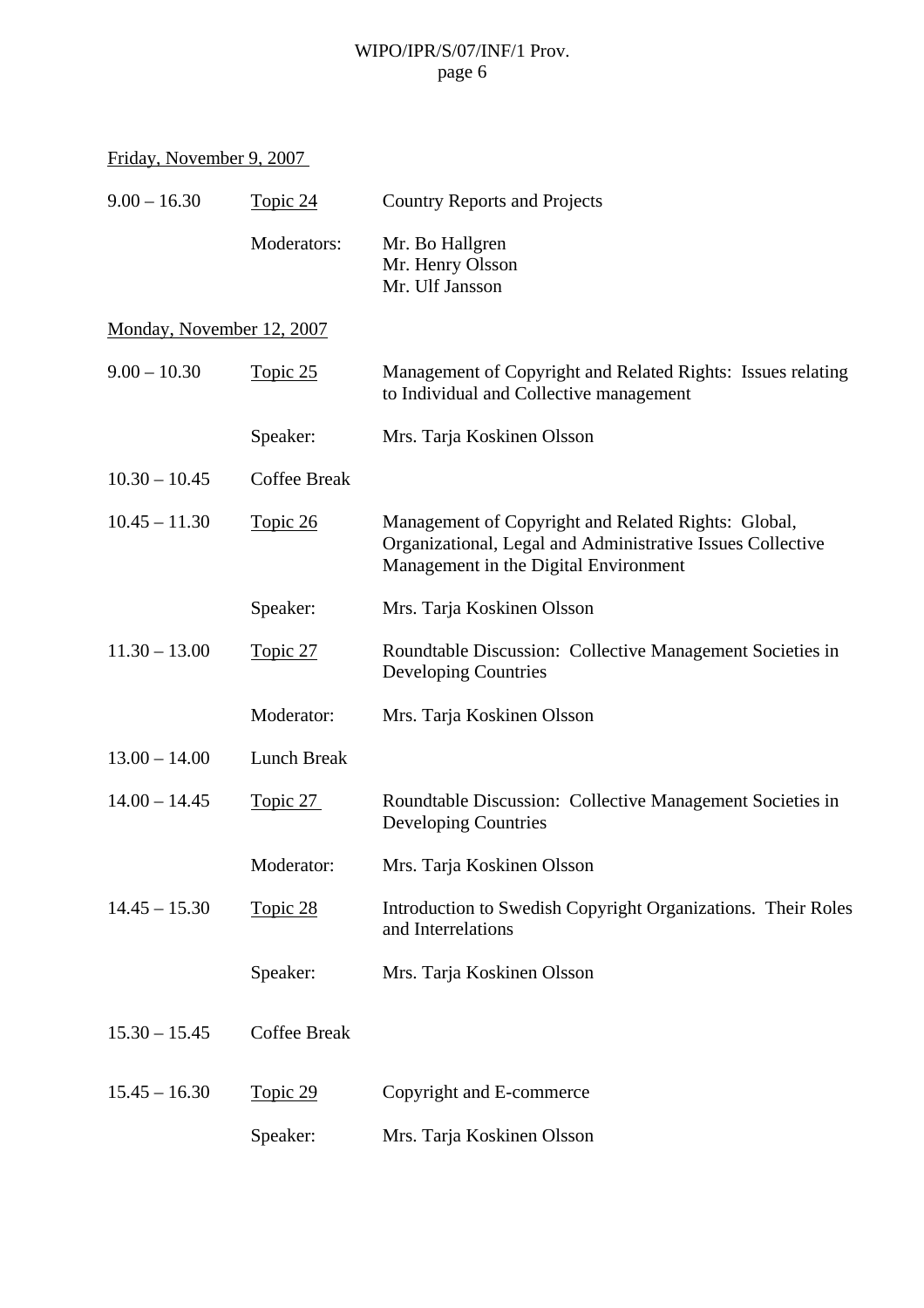# Tuesday, November 13, 2007

| $9.00 - 10.30$               | Topic 30            | <b>Communication Training</b>                                                                   |
|------------------------------|---------------------|-------------------------------------------------------------------------------------------------|
|                              | Speaker:            | Mr. David Norman; KEY English Language Service                                                  |
| $10.30 - 10.45$              | <b>Coffee Break</b> |                                                                                                 |
| $10.45 - 13.00$              | Topic 30            | <b>Communication Training</b>                                                                   |
|                              | Speaker:            | Mr. David Norman                                                                                |
| $13.00 - 14.00$              | Lunch Break         |                                                                                                 |
| $14.00 - 15.30$              | Topic 30            | <b>Communication Training</b>                                                                   |
|                              | Speaker:            | Mr. David Norman                                                                                |
| $15.30 - 15.45$              | <b>Coffee Break</b> |                                                                                                 |
| $15.45 - 16.30$              | Topic 31            | Voluntary Group 1: PC Program – PowerPoint<br>a.<br>Others: Project Work<br>b.                  |
|                              | Speaker:            | Mr. Erik Miliander                                                                              |
| Wednesday, November 14, 2007 |                     |                                                                                                 |
| $9.00 - 10.30$               | Topic 32            | Project Management                                                                              |
|                              | Speaker:            | Mr. Jan Carlson, Swedish Institute for Public Administration<br>(SIPU International), Stockholm |
| $10.30 - 10.45$              | <b>Coffee Break</b> |                                                                                                 |
| $10.45 - 13.00$              | Topic 32            | Project management                                                                              |
|                              | Speaker:            | Mr. Jan Carlson, SIPU International                                                             |
| $13.00 - 14.00$              | <b>Lunch Break</b>  |                                                                                                 |
| $14.00 - 15.30$              | Topic 33            | Swedish Performing Rights Society (STIM)                                                        |
|                              | Speaker:            | Ms. Margita Ljusberg, STIM                                                                      |
| $15.30 - 15.45$              | <b>Coffee Break</b> |                                                                                                 |
| $15.45 - 16.30$              | Topic 31            | Voluntary Group 2: PC Program Word<br>a.<br>Others: Project Work<br>b.                          |
|                              | Speaker:            | Mr. Erik Miliander                                                                              |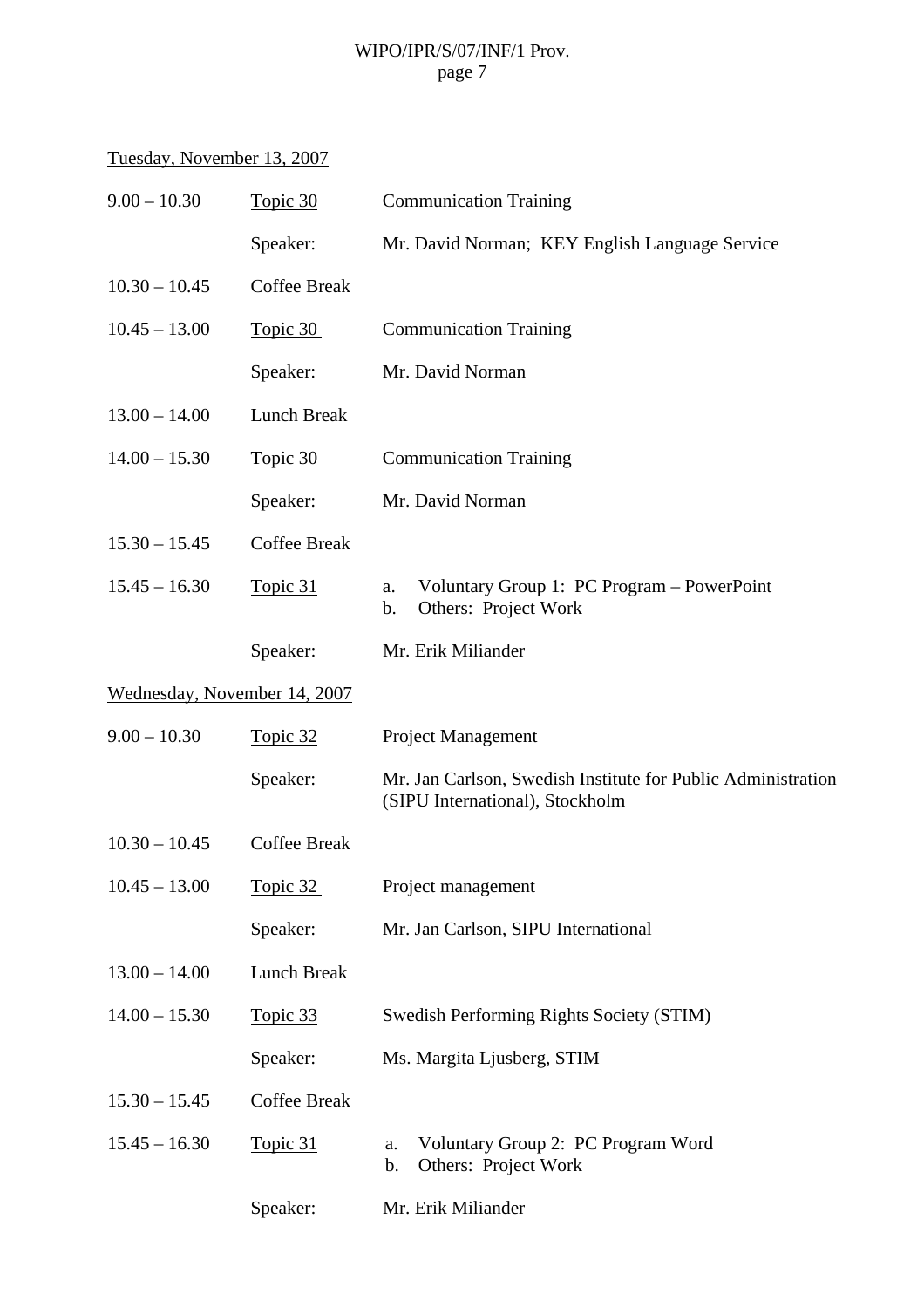# Thursday, November 15, 2007

| $9.00 - 10.30$  | Topic 32            | Technology Transfer, Patent Information                                                    |
|-----------------|---------------------|--------------------------------------------------------------------------------------------|
|                 | Speaker:            | Mr. Ulf Jansson, SPRO                                                                      |
| $10.30 - 10.45$ | <b>Coffee Break</b> |                                                                                            |
| $10.45 - 11.30$ | Topic 33            | Case Study on Piracy: Impact and Ways of Combating                                         |
|                 | Speaker:            | Mr. Thomas Stenmo, International Federation of the<br>Phonographic Industry (IFPI), Sweden |
| $11.30 - 12.15$ |                     | <b>Discussions</b>                                                                         |
| $12.15 - 13.00$ |                     | <b>Discussions</b>                                                                         |
| $13.00 - 14.00$ | <b>Lunch Break</b>  |                                                                                            |
| $14.00 - 14.45$ | Topic 34            | Case Study on Piracy: Impact and Ways of Combating                                         |
|                 | Speakers:           | Mr. Thomas Stenmo<br>Mr. Magnus Mårtensson, IFPI, Sweden                                   |
| $14.45 - 15.30$ | Topic 35            | Case Study on Piracy on the Internet: Impact and Ways of<br>Combating                      |
|                 | Speaker:            | Mr. Magnus Mårtensson                                                                      |
| $15.30 - 15.45$ | <b>Coffee Break</b> |                                                                                            |
| $15.45 - 16.30$ | Topic 36            | Teaching of Intellectual Property Rights: The University of<br>Stockholm                   |
|                 | Speakers:           | Prof. Marianne Levin<br>Ms. Frantzeska Papadopoulou-Zavalis                                |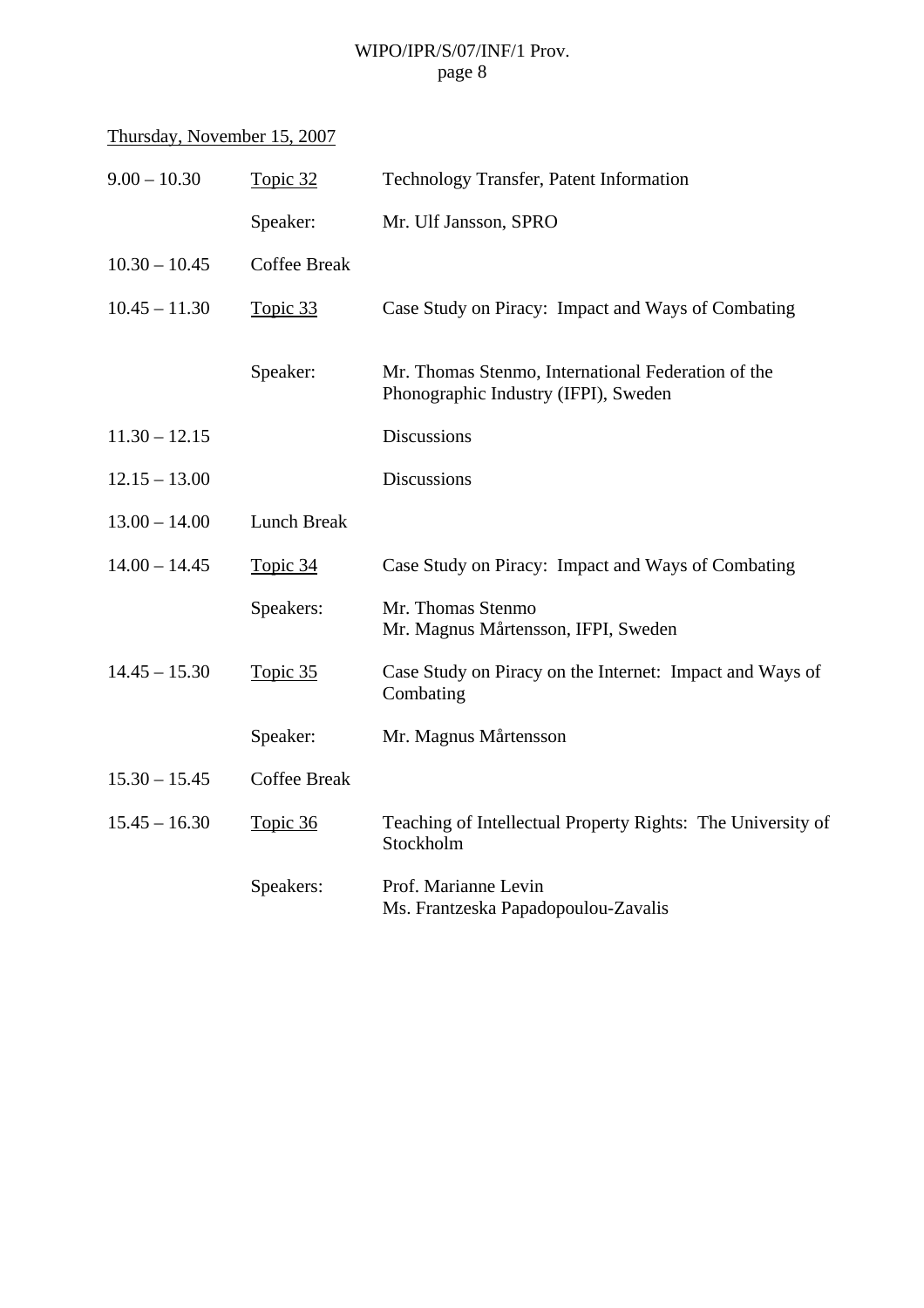# Friday, November 16, 2007

| $9.00 - 9.45$   | Topic 37            | Intellectual Property and Transfer of Technology/Foreign<br>Direct Investment                                   |
|-----------------|---------------------|-----------------------------------------------------------------------------------------------------------------|
|                 | Speaker:            | Mrs. Agnès Courades Allebeck                                                                                    |
| $9.45 - 10.30$  | Topic 38            | Classification of Patents – IPC and the US system                                                               |
|                 | Speaker:            | Mrs. Carolina Gomez Lagerlöf, SPRO                                                                              |
| $10.30 - 10.45$ | <b>Coffee Break</b> |                                                                                                                 |
| $10.45 - 11.30$ | Topic 38            | Classification of Patents – IPC and the US System                                                               |
|                 | Speaker:            | Mrs. Carolina Gomez Lagerlöf                                                                                    |
| $11.30 - 13.00$ | Topic 39            | Enforcement of Intellectual Property Rights: Customs Issues                                                     |
|                 | Speaker:            | Mr. Per Holgersson                                                                                              |
| $13.00 - 14.00$ | <b>Lunch Break</b>  |                                                                                                                 |
| $14.00 - 14.45$ | Topic 41            | Promoting Awareness of Intellectual Property Rights:<br>Relevance for Small and Medium-Sized Enterprises (SMEs) |
|                 | Speaker:            | Mrs. Christina Nordström                                                                                        |
| $14.45 - 15.30$ |                     | <b>Discussions</b>                                                                                              |
| $15.30 - 15.45$ | <b>Coffee Break</b> |                                                                                                                 |
| $15.45 - 16.30$ | Topic 42            | The Global System for Trademarks, Industrial Designs and<br><b>Utility Models</b>                               |
|                 | Speaker:            | Mr. Per Holmstrand SPRO                                                                                         |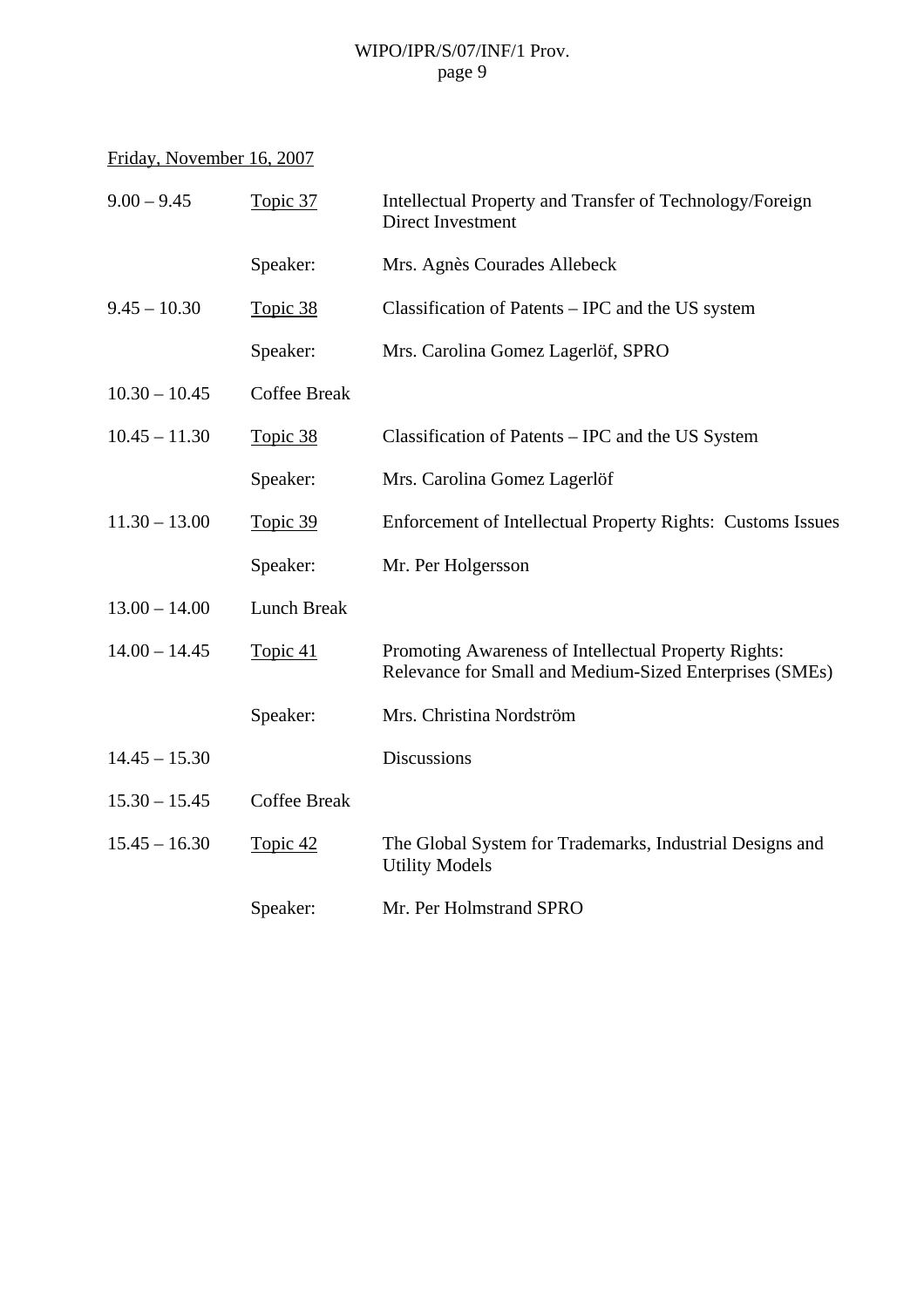| Monday, November 19, 2007 |  |
|---------------------------|--|
|                           |  |

| $9.00 - 12.00$  | Topic 43             | Group A: Search for Technology in Database. Introduction of<br>Methods  |
|-----------------|----------------------|-------------------------------------------------------------------------|
|                 |                      | Group B: Project Work or PC Program Power Point                         |
|                 | Speaker<br>Assisting | Group A:<br>Mr. Örjan Nylund<br>Mr. Erik Miliander                      |
|                 |                      | Group B: PC Work, Mr. Erik Miliander                                    |
| $12.00 - 13.00$ | Topic 44             | Group B: Search for Technology in Database. Introduction of<br>Methods  |
|                 |                      | Group A: Project work or PC Program Power Point                         |
|                 | Speaker<br>Assisting | Group B:<br>Mr. Örjan Nylund<br>Mr. Erik Miliander                      |
|                 |                      | Group A: PC work, Mr. Erik Miliander                                    |
| $13.00 - 14.00$ | Lunch Break          |                                                                         |
| $14.00 - 16.30$ | Topic 44             | Group B: Search for Technology in Database. Introduction of<br>Methods  |
|                 |                      | Group A: Project work or PC Program PowerPoint                          |
|                 | Speaker<br>Assisting | Group B:<br>Mr. Örjan Nylund<br>Mr. Erik Miliander<br>$\qquad \qquad -$ |
|                 |                      | Group A: PC work, Mr. Erik Miliander                                    |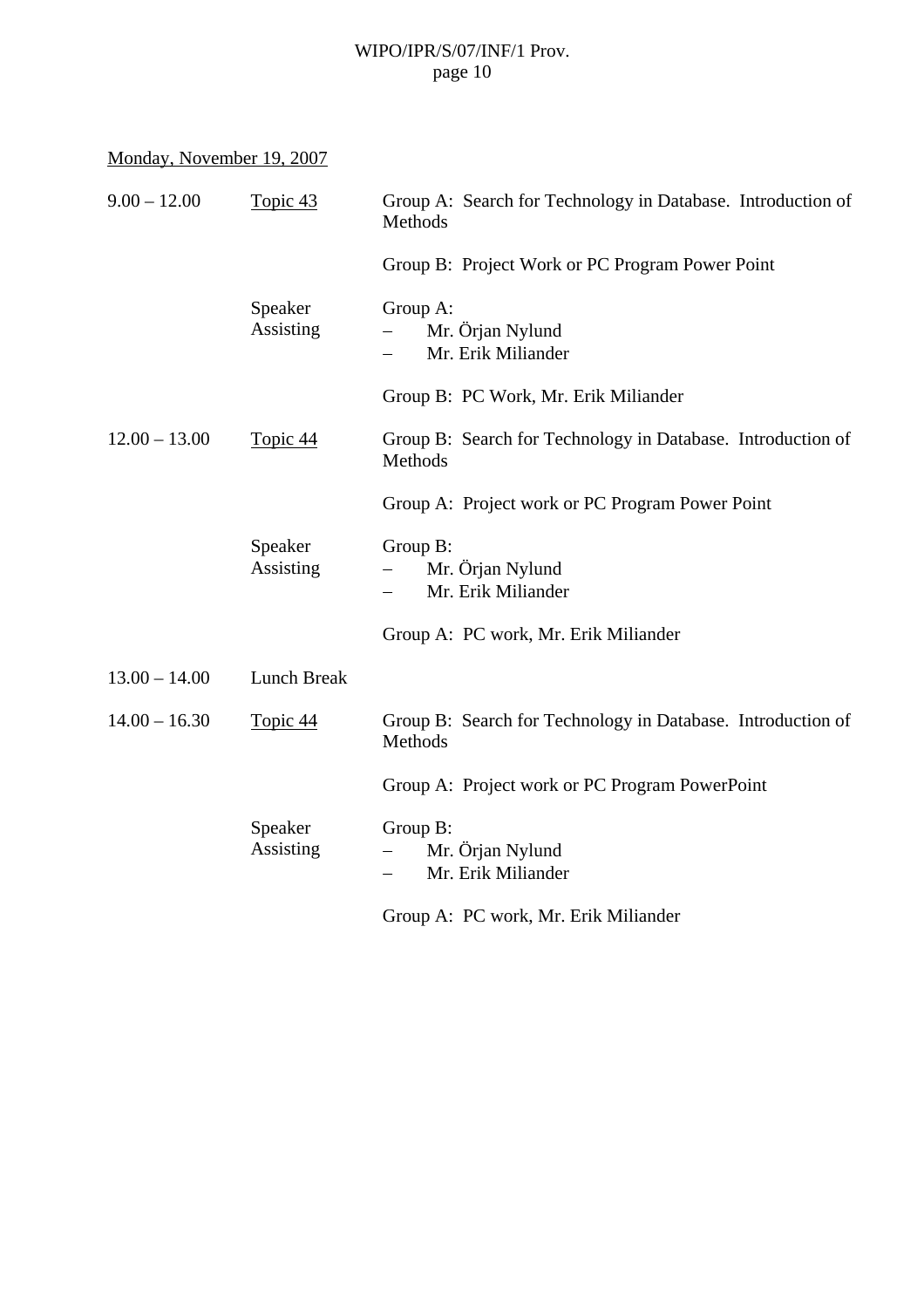# Tuesday, November 20, 2007

| $9.00 - 10.30$               | Topic 45            | TRIPS and Health                                                                                           |
|------------------------------|---------------------|------------------------------------------------------------------------------------------------------------|
|                              | Speaker:            | Ms. Emilie Anér                                                                                            |
| $10.30 - 10.45$              | <b>Coffee Break</b> |                                                                                                            |
| $10.45 - 11.30$              | Topic 46            | <b>Intellectual Property and Competition Law</b>                                                           |
|                              | Speaker:            | Ms. Christina Ohlén, Swedish Competition Authority                                                         |
| $11.30 - 12.15$              | Topic 47            | Business Methods, Computer Programs: Copyright or Patent<br>Protection                                     |
|                              | Speaker:            | Mr. Pär Heimdal, SPRO                                                                                      |
| $12.15 - 13.00$              | Topic 48            | The Industrial Property System in Sweden: The Acts<br>Industrial Property Protection at the Regional Level |
|                              | Speaker:            | Mr. Per Holmstrand, SPRO                                                                                   |
| $13.00 - 14.00$              | <b>Lunch Break</b>  |                                                                                                            |
| $14.00 - 15.30$              | Topic 49            | Agriculture and Genetic Resources in the TRIPS Agreement                                                   |
|                              | Speaker:            | Mrs. Agnès Courades Allebeck                                                                               |
| $15.30 - 15.45$              | <b>Coffee Break</b> |                                                                                                            |
| $15.45 - 16.30$              | Topic 50            | Finance and Advisory Service for SMEs                                                                      |
|                              | Speaker:            | Mr. Per Laurell, Innovesta                                                                                 |
| Wednesday, November 21, 2007 |                     |                                                                                                            |
| $9.00 - 16.30$               | Topic 51            | Presentation of Project Outlines                                                                           |
|                              |                     |                                                                                                            |

| Mr. Bo Hallgren  |
|------------------|
| Mr. Henry Olsson |
| Mr. Ulf Jansson  |
|                  |

Questionnaires

18.00 Farewell Dinner